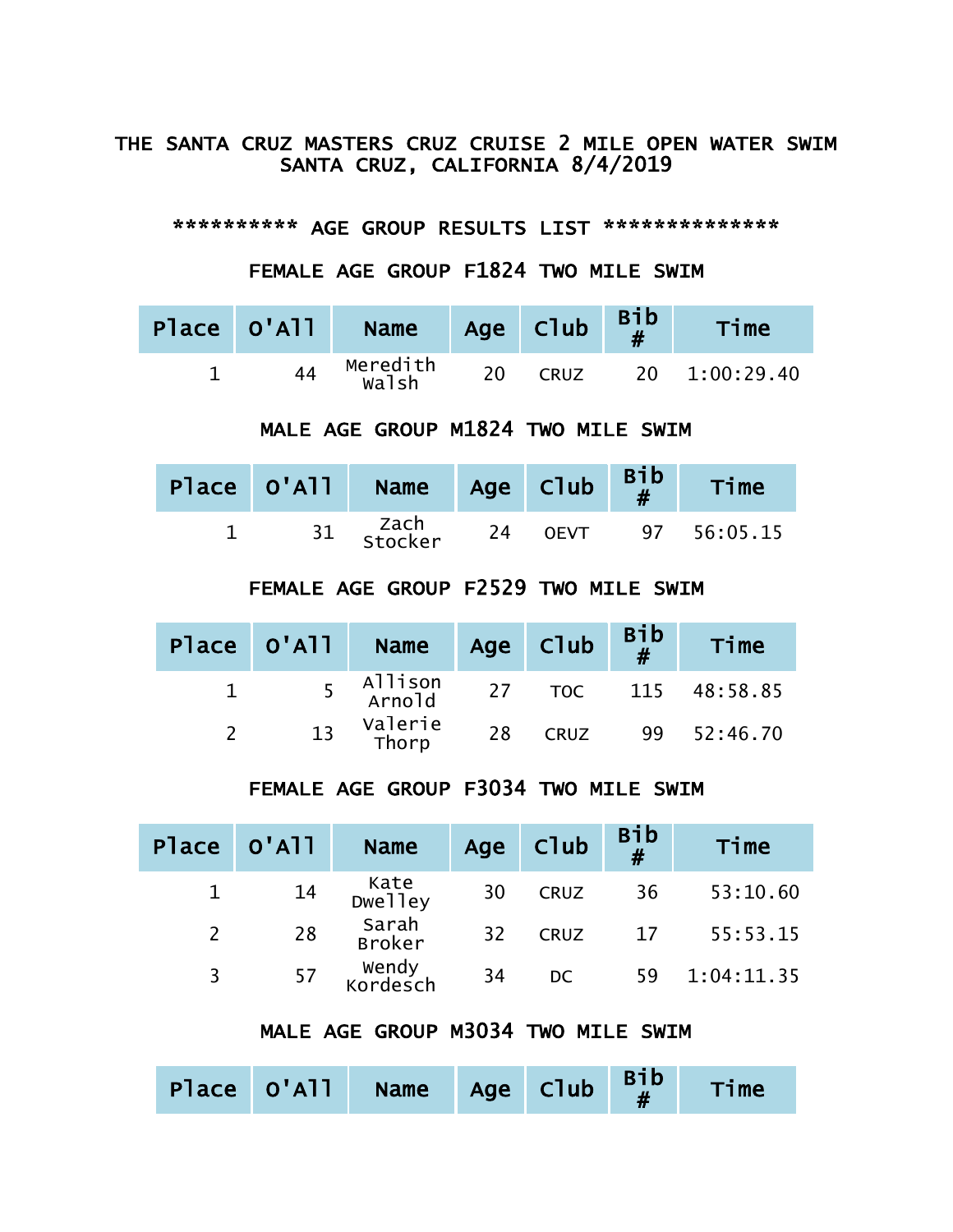|  |  | Travis<br>Bickham |  |  |  | 14 57:39.30 |
|--|--|-------------------|--|--|--|-------------|
|--|--|-------------------|--|--|--|-------------|

# FEMALE AGE GROUP F3539 TWO MILE SWIM

| Place 0'All |    | <b>Name</b>       | Age | Club        | <b>Bib</b><br># | Time           |
|-------------|----|-------------------|-----|-------------|-----------------|----------------|
|             | 50 | Sarah<br>Groskopf | 39  | <b>TVM</b>  | 42              | 1:02:03.45     |
|             | 58 | Sarah<br>Roberts  | 35  | <b>SERC</b> |                 | 110 1:04:59.20 |
| 3           | 83 | Sara<br>Melish    | -37 | <b>MCMC</b> |                 | 72 1:18:48.65  |

### MALE AGE GROUP M3539 TWO MILE SWIM

| Place 0'All |    | <b>Name</b>         |    | Age Club    | $Bib$<br># | Time           |
|-------------|----|---------------------|----|-------------|------------|----------------|
|             | 17 | Craig<br>Gawlick    | 38 | <b>TSUN</b> | 39         | 53:35.85       |
|             | 79 | Benyam<br>Alemayehu | 35 | <b>UC38</b> |            | 113 1:15:18.30 |

## MALE AGE GROUP M4044 TWO MILE SWIM

| Place 0'All |    | <b>Name</b>       |    | Age Club    | Bib<br># | Time       |
|-------------|----|-------------------|----|-------------|----------|------------|
|             |    | Trevor<br>Gillis  | 44 | <b>LAMV</b> | 40       | 44:17.80   |
|             | 22 | Daniel<br>Besocke | 44 | <b>CRUZ</b> | 13       | 54:16.20   |
| 3           | 56 | Erik<br>Johnson   | 41 | <b>TEME</b> | 55       | 1:04:08.85 |

#### FEMALE AGE GROUP F4549 TWO MILE SWIM

| Place | $O'$ A $11$ | <b>Name</b>       | Age | Club        | Bib<br># | Time       |
|-------|-------------|-------------------|-----|-------------|----------|------------|
|       | 20          | Nancy<br>Prouty   | 48  | <b>MELO</b> | 83       | 53:56.85   |
|       | 23          | Deborah<br>Kory   | 45  | <b>CALM</b> | 60       | 54:24.00   |
| 3     | 66          | Patti<br>Philpott | 49  | <b>TCAM</b> | 82       | 1:07:17.75 |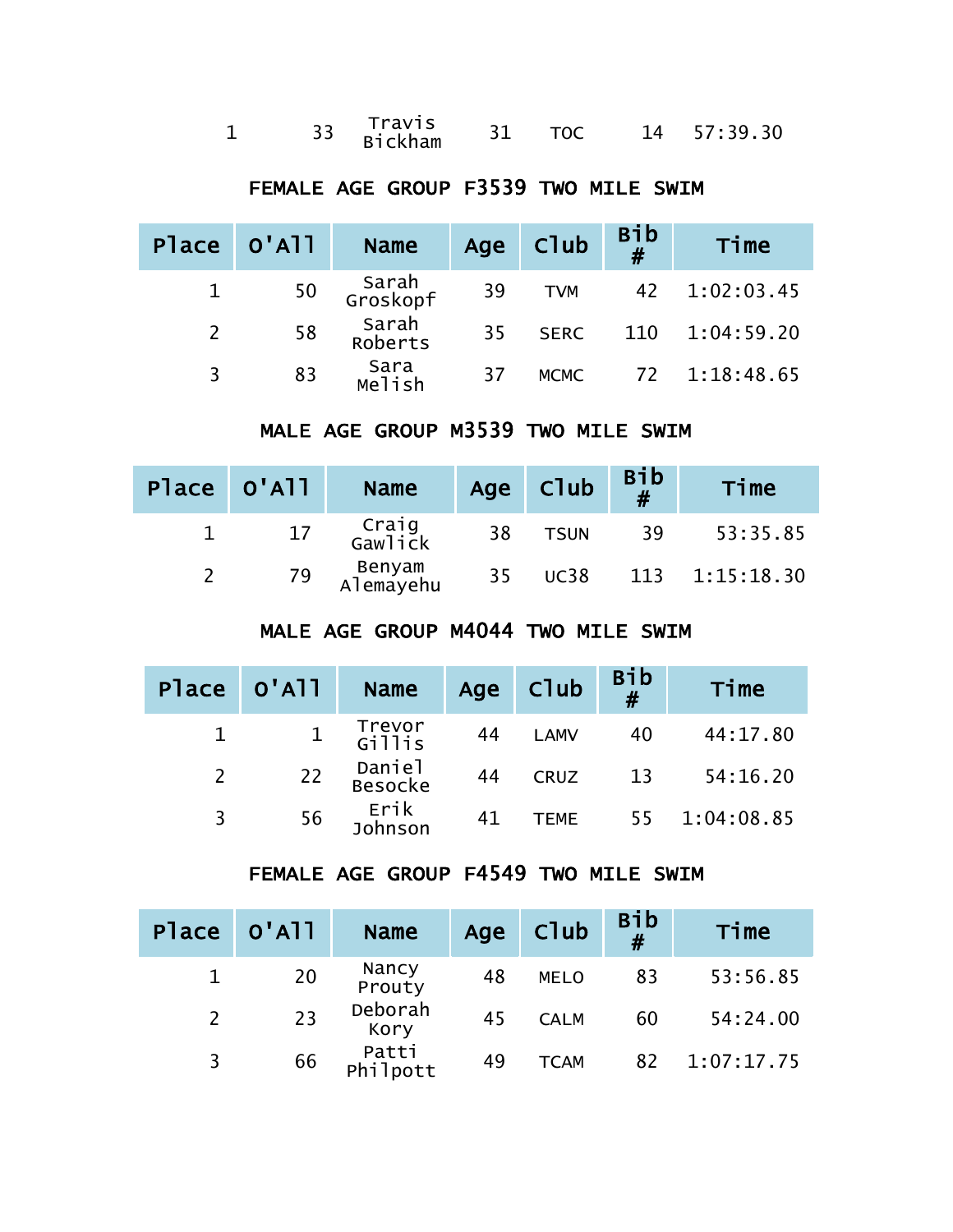### MALE AGE GROUP M4549 TWO MILE SWIM

| <b>Place</b>   | $O'$ A <sub>11</sub> | <b>Name</b>             | Age | <b>C</b> lub | <b>Bib</b><br># | Time       |
|----------------|----------------------|-------------------------|-----|--------------|-----------------|------------|
| $\mathbf 1$    | 3                    | Kostas<br>Sarrigeorgid  | 45  | <b>SUNY</b>  | 92              | 47:22.05   |
| $\overline{2}$ | 4                    | John Chapman            | 48  | <b>CRUZ</b>  | 23              | 48:34.45   |
| 3              | 8                    | Jeremy<br><b>Becker</b> | 49  | <b>CRUZ</b>  | 10              | 50:39.35   |
| 4              | 46                   | Don Orth                | 47  | <b>SCSC</b>  | 78              | 1:01:00.05 |
| 5              | 87                   | Theodore<br>Tilles      | 47  | <b>DC</b>    | 100             | 1:22:09.35 |
| 6              | 92                   | Henry Scoble            | 48  | <b>NONE</b>  | 111             | 1:30:50.65 |
|                | 96                   | Richard<br>McKern       | 47  | <b>BERK</b>  | 70              | 1:52:49.00 |

# FEMALE AGE GROUP F5054 TWO MILE SWIM

| <b>Place</b>   | $O'$ A <sub>11</sub> | <b>Name</b>        | Age | C <sub>1</sub> ub | Bib<br># | Time       |
|----------------|----------------------|--------------------|-----|-------------------|----------|------------|
| $\mathbf{1}$   | 18                   | Juliet<br>Cox      | 51  | <b>MAM</b>        | 30       | 53:49.05   |
| $\overline{2}$ | 24                   | Laura<br>Legros    | 52  | <b>MELO</b>       | 64       | 54:28.20   |
| 3              | 27                   | Cynthia<br>Hertzer | 50  | <b>CRUZ</b>       | 48       | 55:33.75   |
| 4              | 55                   | Karen<br>Jensen    | 52  | <b>CMAM</b>       | 117      | 1:03:44.90 |
| 5              | 72                   | Christina<br>Kossa | 53  | <b>RPM</b>        | 61       | 1:11:06.85 |
| 6              | 86                   | Crystal<br>Obregon | 50  | <b>CRUZ</b>       | 77       | 1:19:51.15 |

# MALE AGE GROUP M5054 TWO MILE SWIM

| Place          | $O'$ A $11$ | <b>Name</b>          | Age | Club        | <b>Bib</b><br># | Time       |
|----------------|-------------|----------------------|-----|-------------|-----------------|------------|
| 1              | 6           | David<br>Lederman    | 53  | <b>CRUZ</b> | 63              | 50:13.20   |
| $\overline{2}$ | 12          | Chris<br><b>Bond</b> | 52  | <b>MAM</b>  | 16              | 52:11.05   |
| 3              | 54          | Michael<br>Besly     | 53  | <b>LGM</b>  | 12              | 1:03:28.25 |
| 4              | 62          | George<br>Rehmet     | 53  | <b>SERC</b> | 88              | 1:05:30.95 |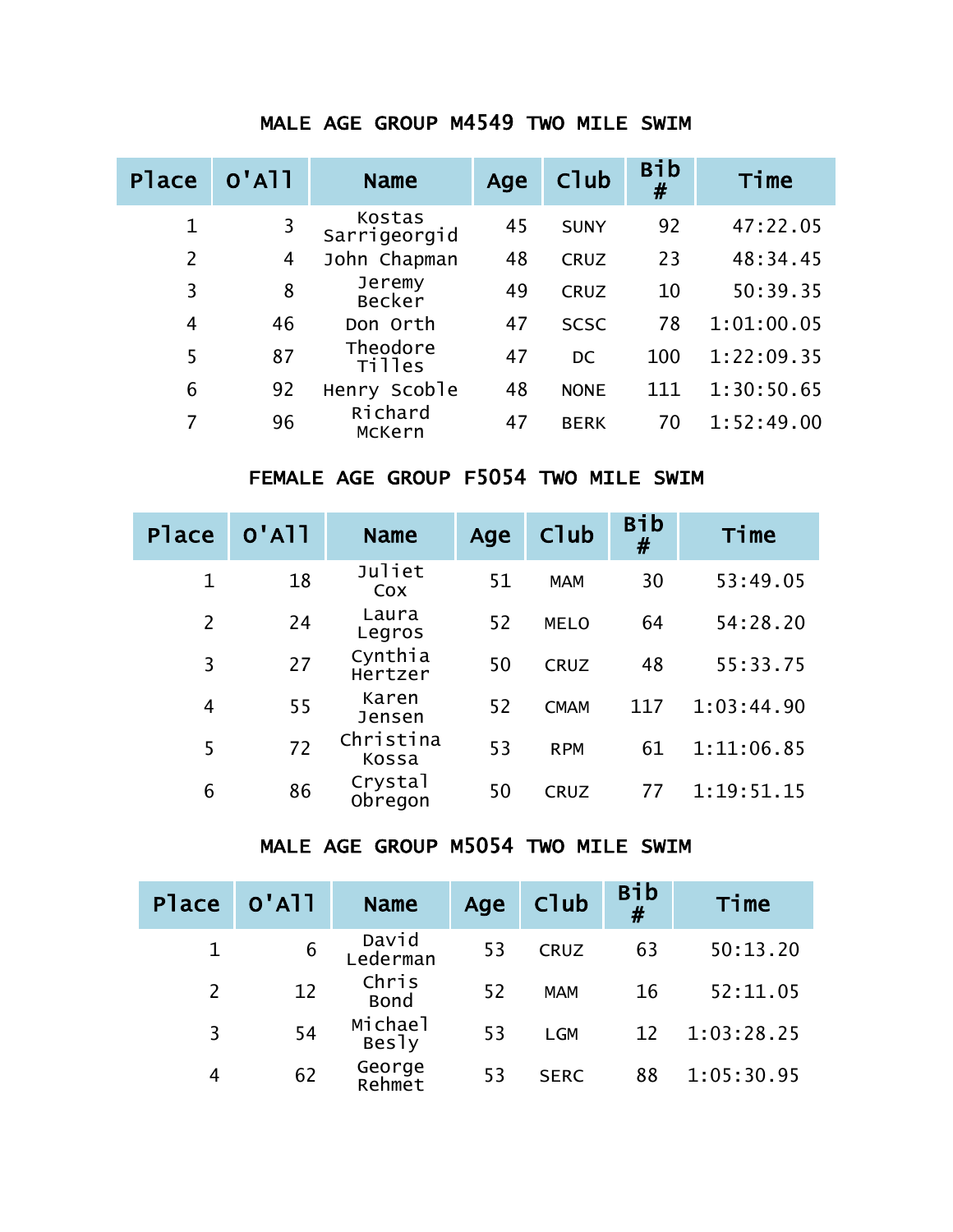| <b>Place</b>   | $O'$ A $11$ | <b>Name</b>                    | Age | C <sub>1</sub> ub | <b>Bib</b><br># | Time       |
|----------------|-------------|--------------------------------|-----|-------------------|-----------------|------------|
| $\mathbf{1}$   | 21          | Stephanie<br>Couch             | 55  | <b>MELO</b>       | 29              | 54:09.50   |
| $\overline{2}$ | 38          | Cindy<br>Clements              | 58  | <b>NBA</b>        | 25              | 59:15.30   |
| 3              | 43          | Jane<br>Russell                | 56  | <b>DAM</b>        | 91              | 1:00:16.55 |
| $\overline{4}$ | 48          | Ann<br>Cardoza                 | 57  | <b>CRUZ</b>       | 21              | 1:01:13.20 |
| 5              | 52          | Catherine<br>Taylor            | 56  | <b>WCM</b>        | 98              | 1:02:21.05 |
| 6              | 61          | Jennifer<br>Phalen             | 55  | <b>DAM</b>        | 80              | 1:05:30.80 |
| 7              | 77          | Elizabeth<br><b>Blackstone</b> | 59  | <b>CRUZ</b>       | 15              | 1:14:36.35 |
| 8              | 94          | Leah<br>Carrol <sub>1</sub>    | 58  | <b>ALB</b>        | 22              | 1:43:12.65 |

### FEMALE AGE GROUP F5559 TWO MILE SWIM

## MALE AGE GROUP M5559 TWO MILE SWIM

| <b>Place</b>   | $O'$ A $11$ | <b>Name</b>          | Age | Club        | <b>Bib</b><br># | Time       |
|----------------|-------------|----------------------|-----|-------------|-----------------|------------|
| 1              | 19          | Gary<br>Antonick     | 56  | <b>STAN</b> | $\overline{2}$  | 53:49.70   |
| $\overline{2}$ | 36          | Chris<br>Grattan     | 55  | <b>UC38</b> | 41              | 58:53.05   |
| 3              | 41          | Hendrik<br>Meerman   | 57  | <b>SERC</b> | 71              | 59:52.25   |
| 4              | 42          | Richard<br>Rasmussen | 57  | <b>UC38</b> | 87              | 59:56.75   |
| 5              | 60          | Robert<br>Hennessy   | 56  | <b>TVM</b>  | 45              | 1:05:00.70 |
| 6              | 63          | Barry<br>Maguire     | 58  | <b>SERC</b> | 116             | 1:05:35.70 |
|                | 70          | Jay Keith            | 58  | <b>UC38</b> | 58              | 1:10:21.95 |

# FEMALE AGE GROUP F6064 TWO MILE SWIM

| Place 0'All Name Age Club |                  |    |             | <b>Bib</b> | Time          |
|---------------------------|------------------|----|-------------|------------|---------------|
| 49                        | Louise<br>Rafkin | 61 | <b>MEMO</b> |            | 86 1:01:20.95 |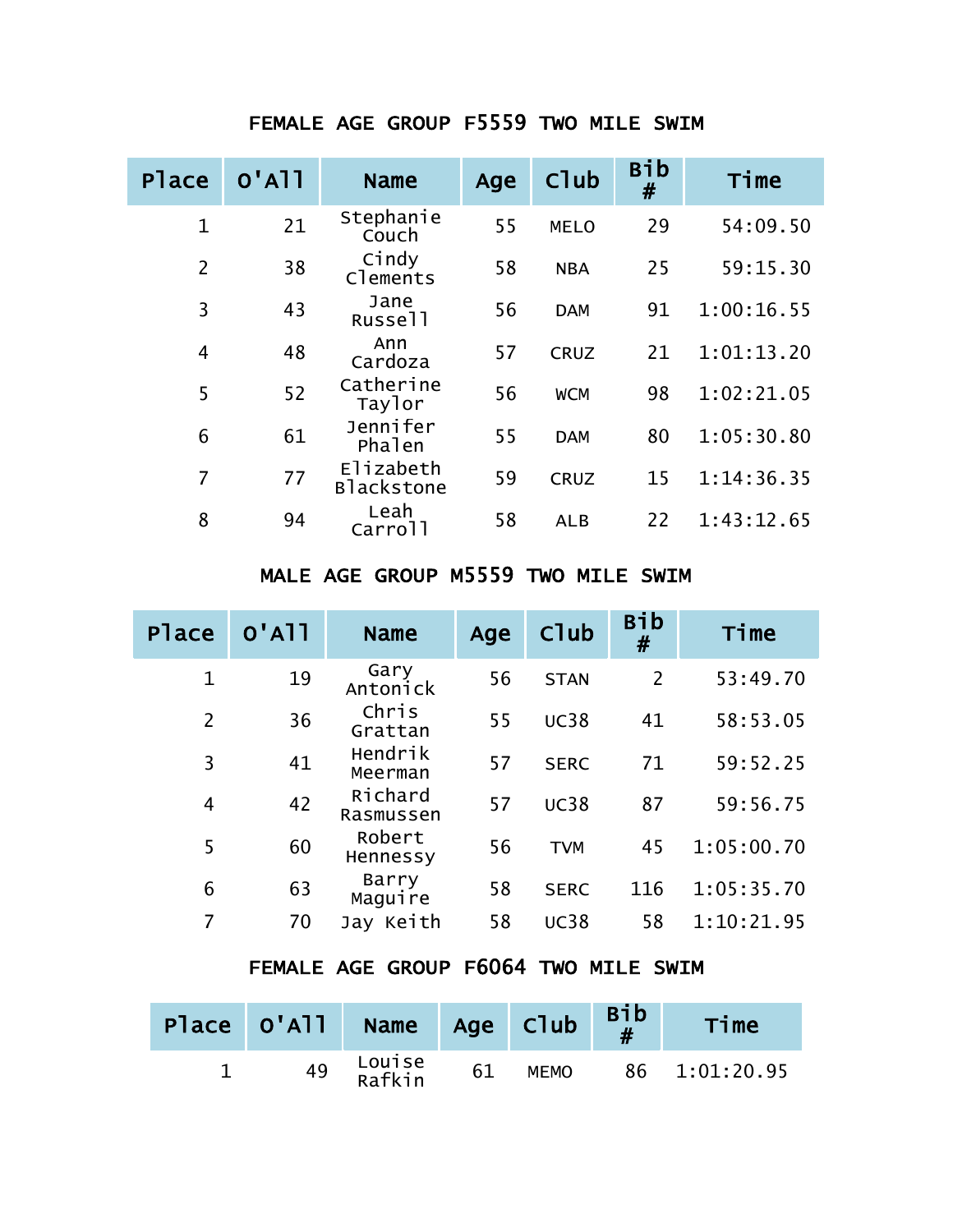| <b>Place</b>   | $O'$ A $11$    | <b>Name</b>         | Age | C <sub>1</sub> ub | Bib<br># | Time       |
|----------------|----------------|---------------------|-----|-------------------|----------|------------|
| $\mathbf{1}$   | $\overline{7}$ | Sandy Mac<br>Donald | 64  | <b>SMST</b>       | 67       | 50:23.05   |
| $\overline{2}$ | 9              | Peter<br>Guadagni   | 64  | <b>WCM</b>        | 43       | 51:53.75   |
| 3              | 29             | John Jeha           | 61  | <b>SERC</b>       | 54       | 56:01.60   |
| 4              | 30             | Ron<br>Emhoff       | 64  | <b>UC36</b>       | 37       | 56:01.80   |
| 5              | 39             | Jeffrey<br>Citron   | 64  | <b>MEMO</b>       | 24       | 59:18.10   |
| 6              | 75             | David<br>Crankshaw  | 64  | <b>MELO</b>       | 32       | 1:13:43.20 |

### MALE AGE GROUP M6064 TWO MILE SWIM

# FEMALE AGE GROUP F6569 TWO MILE SWIM

|  | Place $0'$ All Name Age Club $\begin{array}{c c} \text{Bib} \\ \text{H} \end{array}$ |    |             | Time        |
|--|--------------------------------------------------------------------------------------|----|-------------|-------------|
|  | 35 Linda<br>Locklin                                                                  | 66 | <b>CRUZ</b> | 66 58:42.35 |

## MALE AGE GROUP M6569 TWO MILE SWIM

| Place | $O'$ A $11$ | <b>Name</b>       | Age | Club        | $Bib$<br># | Time       |
|-------|-------------|-------------------|-----|-------------|------------|------------|
|       | 68          | Dan<br>Winterrowd | 69  | <b>SMST</b> | 105        | 1:09:04.15 |
|       | 80          | Greg<br>Jacobus   | 68  | <b>TCAM</b> | 53         | 1:15:33.75 |
| 3     | 84          | Paul Wolf         | 67  | <b>MAM</b>  | 106        | 1:18:51.85 |
| 4     | 85          | James<br>Cooney   | 66  | <b>SRM</b>  | 27         | 1:18:52.85 |

### MALE AGE GROUP M7074 TWO MILE SWIM

|   | Place 0'All | <b>Name</b>    |    | Age Club    | Bib<br># | Time          |
|---|-------------|----------------|----|-------------|----------|---------------|
|   | 16          | Joel<br>Wilson | 71 | <b>CRUZ</b> | 104      | 53:25.35      |
|   | 67          | Dan<br>Nadaner | 70 | <b>SERC</b> |          | 76 1:09:02.10 |
| 3 | 88          | James<br>Hentz | 71 | <b>UC38</b> |          | 46 1:22:46.85 |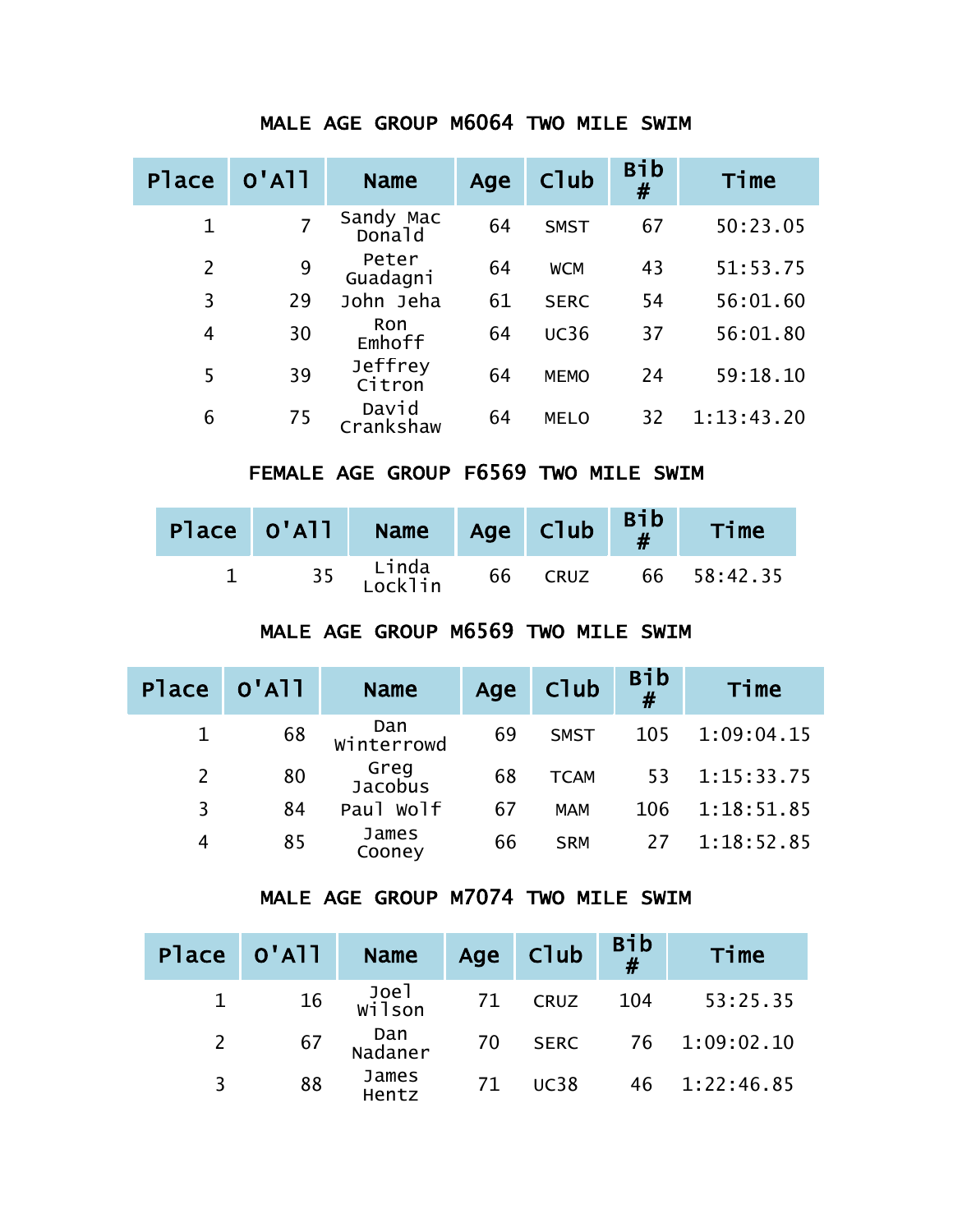|  |  | Thomas<br>Canale |  | CRUZ |  | 19 1:29:56.50 |
|--|--|------------------|--|------|--|---------------|
|--|--|------------------|--|------|--|---------------|

| Place 0'All | <b>Name</b>               |    | Age Club    | Bib<br># | Time       |
|-------------|---------------------------|----|-------------|----------|------------|
| 89          | Suzanne<br>Riedinger      | 75 | <b>OEVT</b> | 89       | 1:22:56.00 |
| 95          | Mary<br>--Cantini<br>Nork | 75 | DC.         | 119      | 1:47:44.05 |

# FEMALE AGE GROUP F7579 TWO MILE SWIM

#### \*\*\*\* FEMALE OVERALL TWO MILE WETSUIT/CAT 2 SUIT RESULTS \*\*\*\*

| <b>Place</b>   | <b>Name</b>         | Age | Club        | Bib# | Time       |
|----------------|---------------------|-----|-------------|------|------------|
| $\mathbf 1$    | Courtney<br>Monsees | 30  | <b>TOC</b>  | 74   | 46:29.00   |
| $\overline{2}$ | Lisa Ward           | 55  | <b>WCM</b>  | 114  | 52:00.35   |
| 3              | Jayne<br>Riley      | 56  | <b>SRVM</b> | 90   | 54:49.70   |
| 4              | Jovel<br>Queirolo   | 27  | <b>TEME</b> | 84   | 54:53.90   |
| 5              | Martha<br>Seaver    | 64  | <b>CRUZ</b> | 94   | 59:00.45   |
| 6              | Bea<br>Kandra       | 50  | <b>ARM</b>  | 57   | 1:02:55.35 |
| 7              | Keesha<br>Erickson  | 31  | <b>OEVT</b> | 38   | 1:06:56.15 |
| 8              | Michelle<br>Schromm | 33  | <b>OEVT</b> | 93   | 1:11:20.75 |
| 9              | Tiffany<br>Spohrer  | 32  | <b>USF</b>  | 96   | 1:14:18.30 |
| 10             | Cam Day             | 37  | <b>CRUZ</b> | 34   | 1:14:53.00 |